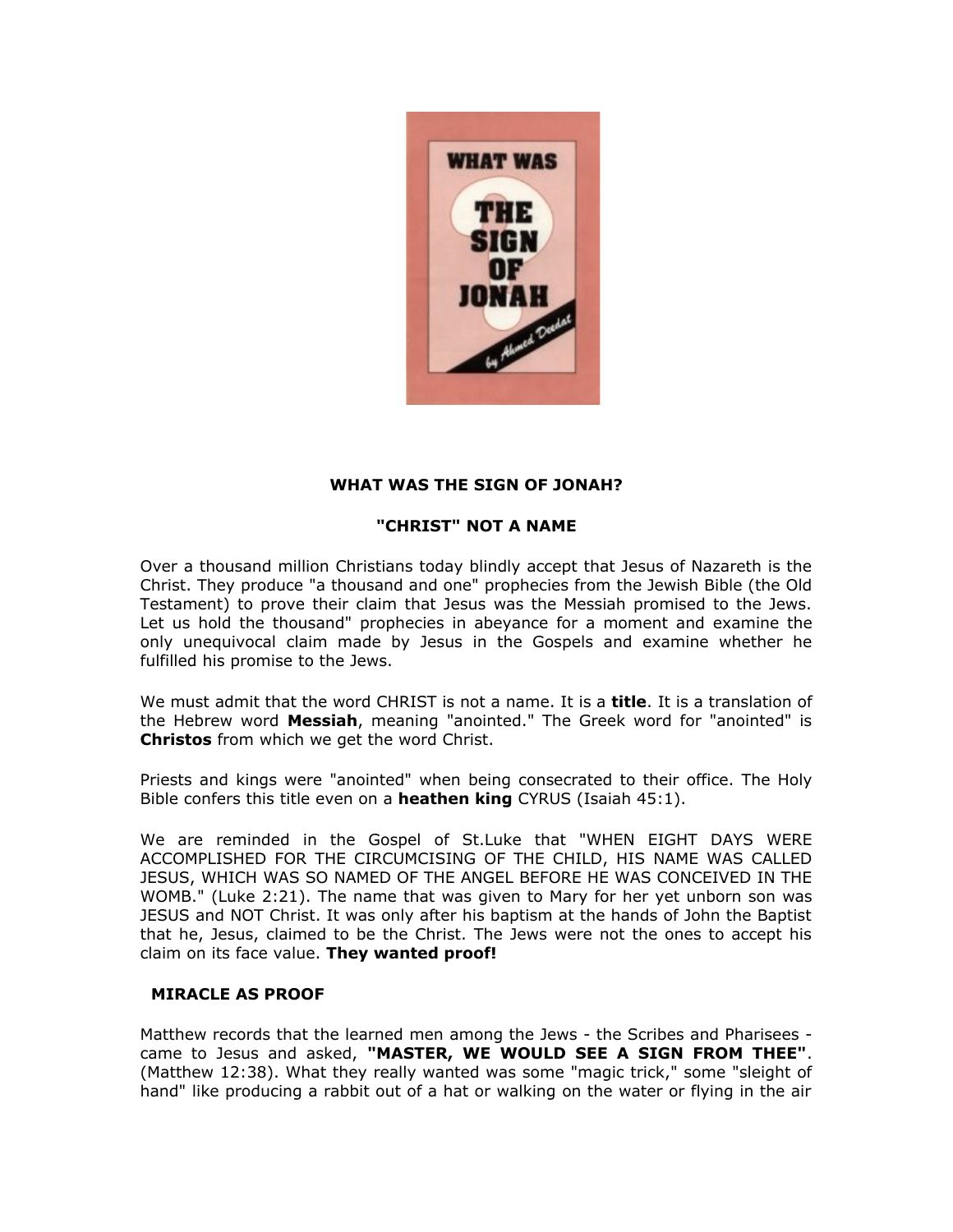or trodding on burning coal. This is the type of "sign" or MIRACLE they were looking for. The Jews mistook him for a sorcerer, a wizard, a charlatan.

#### **NO "SIGN" BUT ONE**

With righteous indignation Jesus replies: "**AN EVIL AND ADULTEROUS GENERATION SEEKETH AFTER A SIGN; AND THERE SHALL NO SIGN (no miracle) BE GIVEN TO IT, BUT THE SIGN (miracle) OF THE PROPHET JONAS: FOR AS JONAS WAS THREE DAYS AND THREE NIGHTS IN THE WHALE'S BELLY; SO SHALL THE SON OF MAN BE THREE DAYS AND THREE NIGHTS IN THE HEART OF THE EARTH**." Matthew 12:39-40). Jesus says, "NO SIGN." He does not refer the Jews to blind Bartimeus whose sight he had restored. He does not speak about the "woman with issues" who was healed by merely touching him; or about the 2000 pigs he had destroyed to heal "a man possessed;" or the 5000 and the 3000 people he had fed and satiated with a few pieces of fish and a few pieces of bread. "**No sign**," says Jesus, BUT ONE! - **"THE SIGN OF THE PROPHET JONAS!"** He is putting all his "eggs" in one basket. His claim to being the Messiah (Christ) stands or falls the ONLY "sign" he was prepared to give.

Did Jesus fulfill the only sign he gave? Christendom answers with a unanimous **Y-E-S!** without heeding the Biblical advice - '**not to take things for granted.' - but** "PROVE ALL THINGS!" (1 Thessalonians 5:21)

#### **JONAH FLEES HIS CALL**

What was the "**sign**" (miracle) of Jonah? We have to go to the "Book of Jonah" in the Old Testament to find out. God commanded Jonah to go to Nineveh and warn the Ninevites to repent from their "**evil ways, and from the violence that is in their hands.**" (Jonah 3:8) But Jonah was loath to go as a warner unto the Ninevites, so he goes to Joppa instead of Ninevah, and takes a boat to run away from the Lord's command.

While at sea, there was a terrible tempest. According to the superstition of the mariners, a person fleeing from his Master's command creates such a turmoil at sea. They began to enquire among themselves and said, **"COME, AND LET US CAST LOTS**, (like the tossing of a coin, "head" or "tail") **THAT WE MAY KNOW FOR WHOSE CAUSE THIS EVIL IS UPON US. SO THEY CAST LOTS, AND THE LOT FELL UPON JONAH**." (Jonah 1:7). Though here was a temporary lapse on the part of Jonah in fulfilling his mission, he manfully and most outrageously volunteers: "**AND HE SAID UNTO THEM TAKE ME UP, AND CAST ME FORTH INTO THE SEA; SO SHALL THE SEA BE CALM UNTO YOU: FOR I KNOW THAT FOR MY SAKE THIS GREAT TEMPEST IS UPON YOU**." (Jonah 1:12)

#### **DEAD OR ALIVE?**

Since Jonah was selflessly offering himself as a "**vicarious**" sacrifice there was no need for strangling him before throwing him into the sea, no need to spear him or break his arm or limb. In his own words: "**TAKE ME UP AND CAST ME FORTH**." The question now arises, that when the shipmaster and the crew threw him overboard, was Jonah **dead** or **alive**? Any Christian child who has attended Sunday School will give an immediate reply: "**ALIVE**!" The storm subsides. Was this perhaps a coincidence? A fish swallows Jonah. Was he **dead** or **alive** when swallowed? The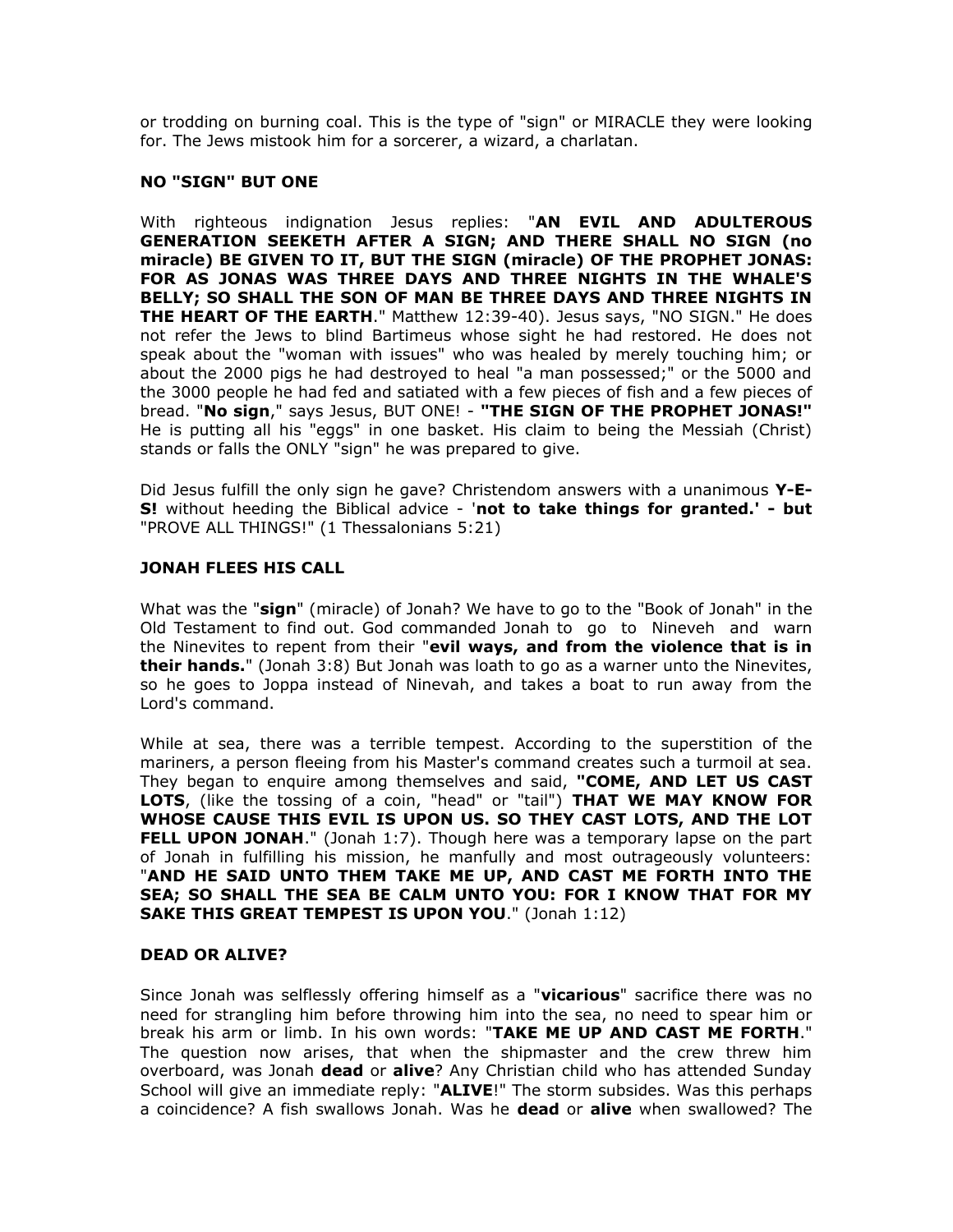## answer again is "**ALIVE**" Was he dead or alive when "**JONAH PRAYED UNTO THE LORD HIS GOD OUT OF THE FISH'S BELLY**?" (Jonah 2:1)

Surely **dead** men don't cry and don't pray! The answer again is "**ALIVE**" For three days and three nights the fish takes him around the ocean: **dead** or **alive**? "**ALIVE**!" is the answer. On the third day it vomits him on the seashore: **dead** or alive? **A-L-I-V-E**, of course! What had Jesus prophesied about himself? He said: "**AS JONAH WAS ..... SO SHALL THE SON OF MAN BE**" LIKE JONAH. And how was Jonah? Was he **dead** or **alive** for three days and three nights? Alive! ALIVE! **ALIVE**! is the unanimous answer from the Jew, the Christian and the Muslim!

## **UNLIKE JONAH**

**If Jonah was alive** for three days and three nights, then Jesus also ought to have been **alive** in the tomb as he himself had foretold! But Christianity hangs on the flimsy thread of the **death**" of Jesus for its salvation. So it has to answer that Jesus was **DEAD** for three days and three nights. The contradiction between his utterance and its fulfilment is obvious. Jonah **ALIVE**, Jesus **DEAD**! Very UNLIKE Jonah! Jesus had said "**LIKE Jonah**" not **UNLIKE** Jonah. If this is true then according to his own test Jesus is not the **TRUE** Messiah of the Jews. If the Gospel record is genuine then how can we blame the Jews for rejecting "CHRIST".

#### **THREE AND THREE = 72 HOURS?**

The Doctor of Divinity and the Professor of Theology replies that in Matthew 12:40 under discussion, the emphasis is on the TIME factor - "**as Jonas was THREE days and THREE nights in the belly of the whale, so shall the son of man be THREE days and THREE nights in the heart of the earth**." "Please note," says the learned theologian, "that the word "**THREE**" is repeated **F-O-U-R** times in this verse to prove that Jesus was going to fulfil the prophecy as regards the **length of time** he was going to remain in the tomb, and NOT '**As Jonas was**' in relation to his being **alive** or **dead**. If it is the time factor that Jesus was stressing then let us ask whether he fulfilled that aspect of his promise to the Jews as well. The Christian dogmatist answers: "**OF COURSE!"**

## **PUBLIC HOLIDAY**

The question arises: when was Christ crucified? The whole Christian world answers: "**FRIDAY**!" Is this the reason we celebrate "Good Friday" - as a Public Holiday in every Christian nation from America to Zambia, from Abyssinia to Zaire at Easter? What makes **Good Friday**" so good? "it is the death of Christ on the Cross on this day to wash off our sins," says the Christians. So he was killed on the cross on a Friday, 19xx years ago? "YES!" says the Christians. From the Gospel records we gather that the Jews were in a hurry to eliminate Jesus. Hence the midnight trial, and then dispatching him off to Pilate in the morning; from Pilate to Herod and then back again to Pilate. The vested interests were afraid of the general public. Jesus was their hero. He had been their benefactor. His enemies had to do away with him quickly, and succeeded in doing so. However, as much as they were in a hurry to hang him on the cross, they were in equal hurry to bring him down from the cross before sunset on Friday because of the Sabbath. The Sabbath starts at about 6 p.m. on Friday and the Jews were warned in Deuteronomy 21:23 that the victim of crucifixion was an "**accursed of God**" and was not to be permitted to remain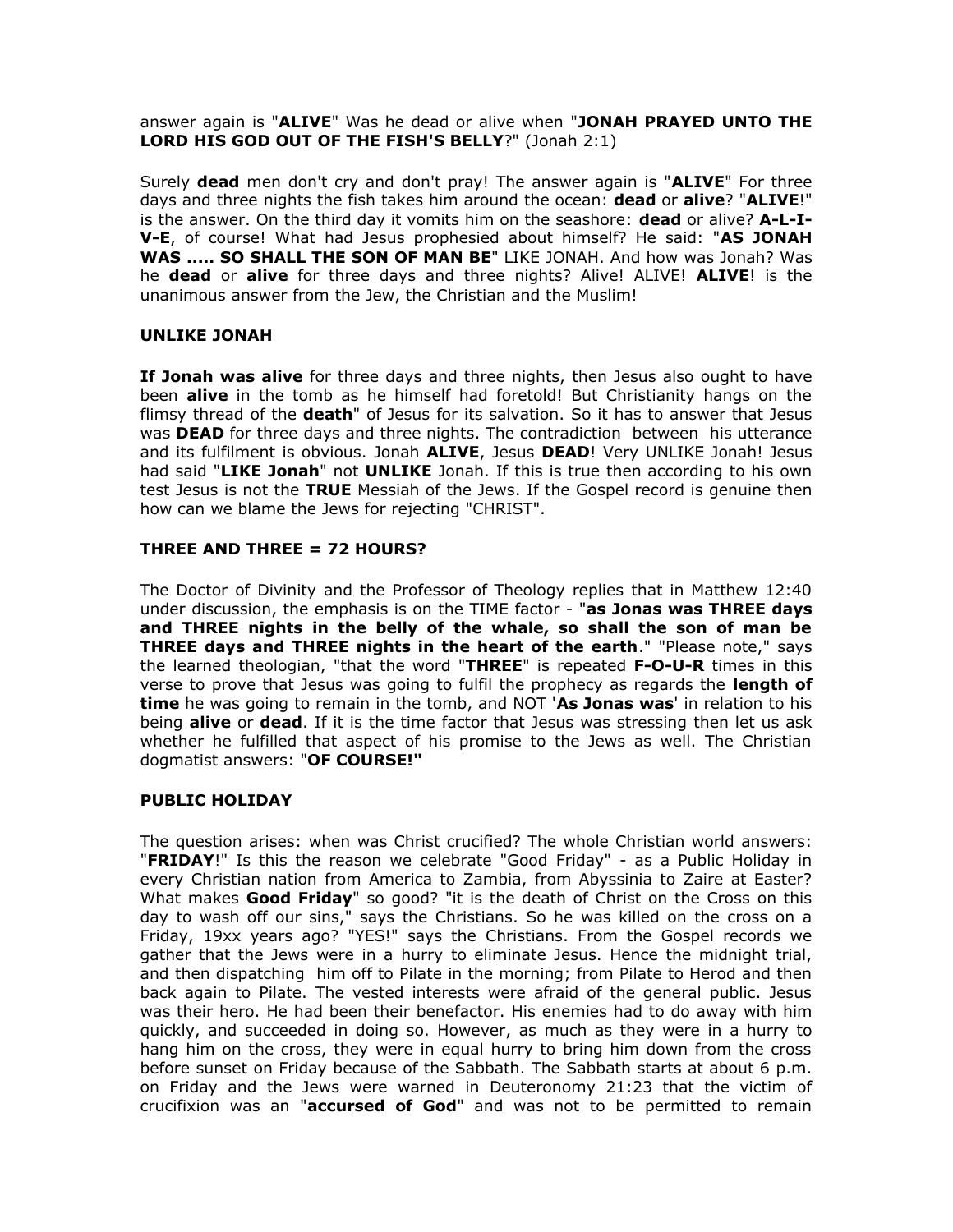hanging on the Sabbath day, "**that thy land be not defiled which the Lord thy God giveth thee for an inheritance.**"

To satisfy the religious scruples of the Scribes and Pharisees the "**secret disciples**" of Jesus took down the body from the cross. They gave the body the Jewish burialbath, plastered it with "**one hundred pounds weight of aaloes and myrrh**" (John 19:39), then placed the shrouded body into the sepulcher before night-fall.

## **WHY "SUPPOSED"?**

There are numerous differences between the various sects and denominations of Christianity, but on the above they are unanimous. Jesus is **SUPPOSED** to be in the tomb on the night of Friday. He is still **SUPPOSED to be in the tomb on the day** of Saturday. He is still **SUPPOSED** to be in the tomb on the night of Saturday. Christians agree whole-heartedly with this. It will be noted that I have repeated the word '**SUPPOSED**' three times. The reason is that the Gospels are silent as to when exactly Jesus came out of the tomb. He could have been taken away on Friday night by his "**secret disciples**" to a more congenial and restful place, but I have no right to assume about what the Gospel writers are silent. I have, therefore, repeated the word '**SUPPOSED**' three times.

In the final analysis, let us see whether Jesus was **THREE** days and **THREE** nights in the tomb:-

| <b>EASTER WEEK</b>                                 | IN THE SEPULCHER |            |
|----------------------------------------------------|------------------|------------|
|                                                    | <b>DAYS</b>      | NIGHTS     |
| FRIDAY - placed in tomb just before sunset - nil - |                  | One night  |
| SATURDAY - supposed to be in tomb                  | One day          | One night  |
| SUNDAY - missing before sunrise                    | $-$ nil $-$      | ⊩ nil -    |
| <b>TOTAL</b>                                       | One Day          | Two Nights |

You will no doubt note that the **GRAND TOTAL** is **ONE** day and **TWO** nights, and NOT **three** days and **three** nights. According to the Christian Scriptures Jesus had failed a SECOND time. **FIRST** he was unlike Jonah, who was **ALIVE** in the belly of the fish, which is the exact opposite of what the Christians claim had happened to their master Jesus, who was **DEAD** for the same period of time as Jonah was - **ALIVE**.

**SECONDLY**, we discover that he also failed to fulfill the **TIME FACTOR** as well. The greatest mathematician in Christendom will fail to obtain the desired result - **THREE** days and **THREE** nights. We must not forget that the Gospels are explicit in telling us that it was "**before sunrise**" on Sunday morning (the **FIRST** day of the week), that Mary Magdalene went to the tomb of Jesus and found it empty.

#### **"GOOD" WEDNESDAY**

The Armstrong family has debunked the whole Christian world. They seem to know their arithmetic! Mr. Robert Fahey of the "**Plain Truth**" magazine, delivered a lecture recently at the "Holiday Inn,' Durban, where I was present. Mr. Fahey